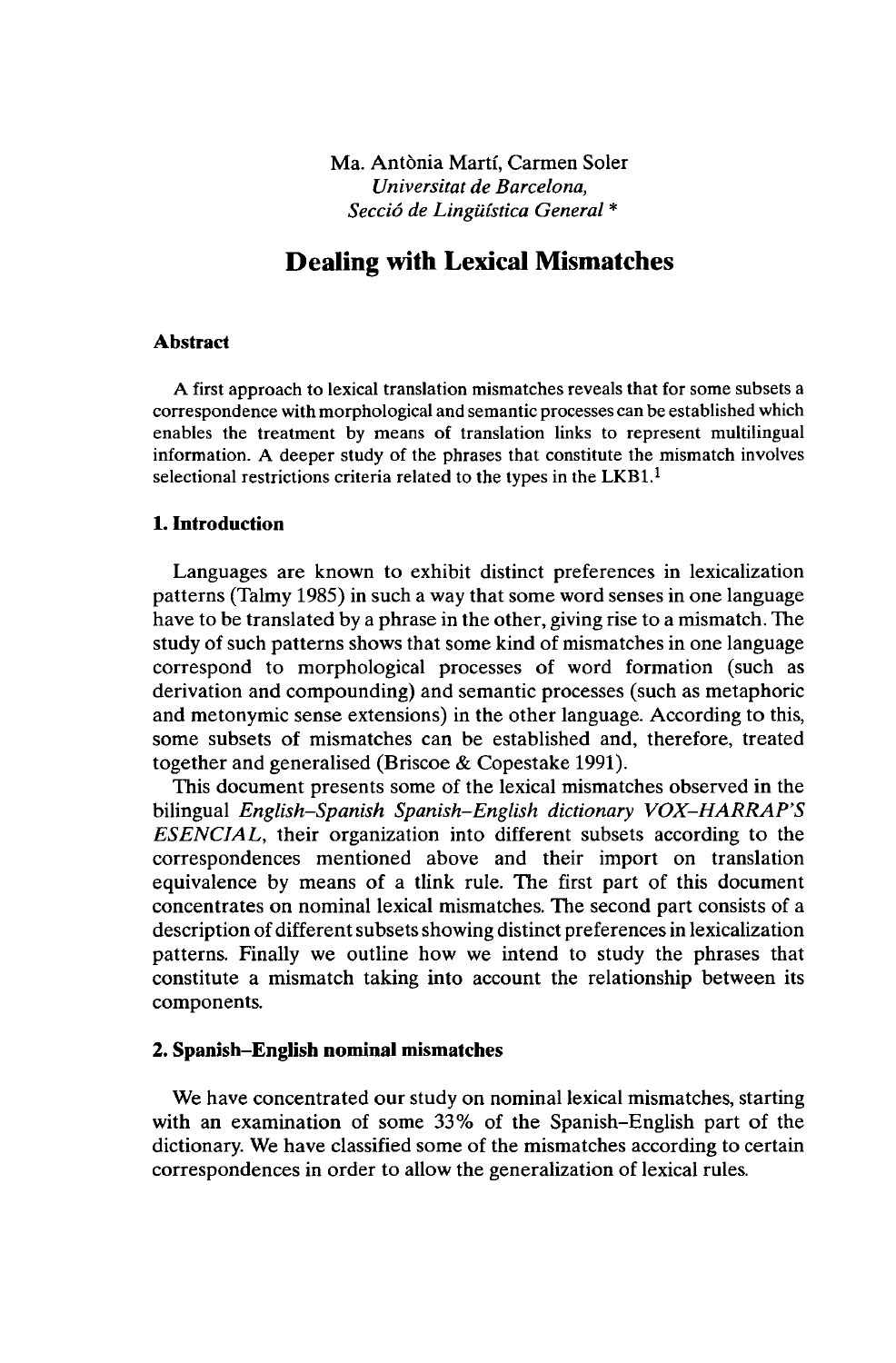# **2.1. Differences in plurality**

Some of the mismatches are due to differences in plurality as a reflection of a count-mass discrepancy (Copestake & Sanfilippo 1993). This can be represented by establishing a link between a word and its translation in the plural form. In this case the equivalence holds between a basic lexical entry and a lexical entry after plural rule application (Fig. 1):

| <b>SPANISH</b> singular               | <b>ENGLISH</b> plural |
|---------------------------------------|-----------------------|
| <i>arenal</i> (sandy area)            | sands                 |
| <i>clientela</i> (group of customers) | customers             |
| comparsa (group of extras)            | extras                |
| competencia (group of competitors)    | competitors           |



| ٠ |
|---|
|---|

A similar count-mass discrepancy gives rise to individuating phrases such as (Copestake & Sanfilippo, 1993):

| <b>SPANISH</b> | <b>ENGLISH</b>    |
|----------------|-------------------|
| consejo        | a piece of advice |
| información    | a piece of news   |
| noticia        | a piece of news   |

# **2.2. Derivational morphology**

Other mismatches in English correspond to a process of derivational morphology in Spanish:

**2.2.1.** In this first example the Spanish suffix *-ero, -a* attached to a fruit name creates a new word meaning a 'fruit tree'. This derivational process in Spanish corresponds to a mismatch in English:

| SPANISH                               | <b>ENGLISH</b>      |
|---------------------------------------|---------------------|
| fruit + – <i>ero</i> , – a fruit tree | fruit + <i>tree</i> |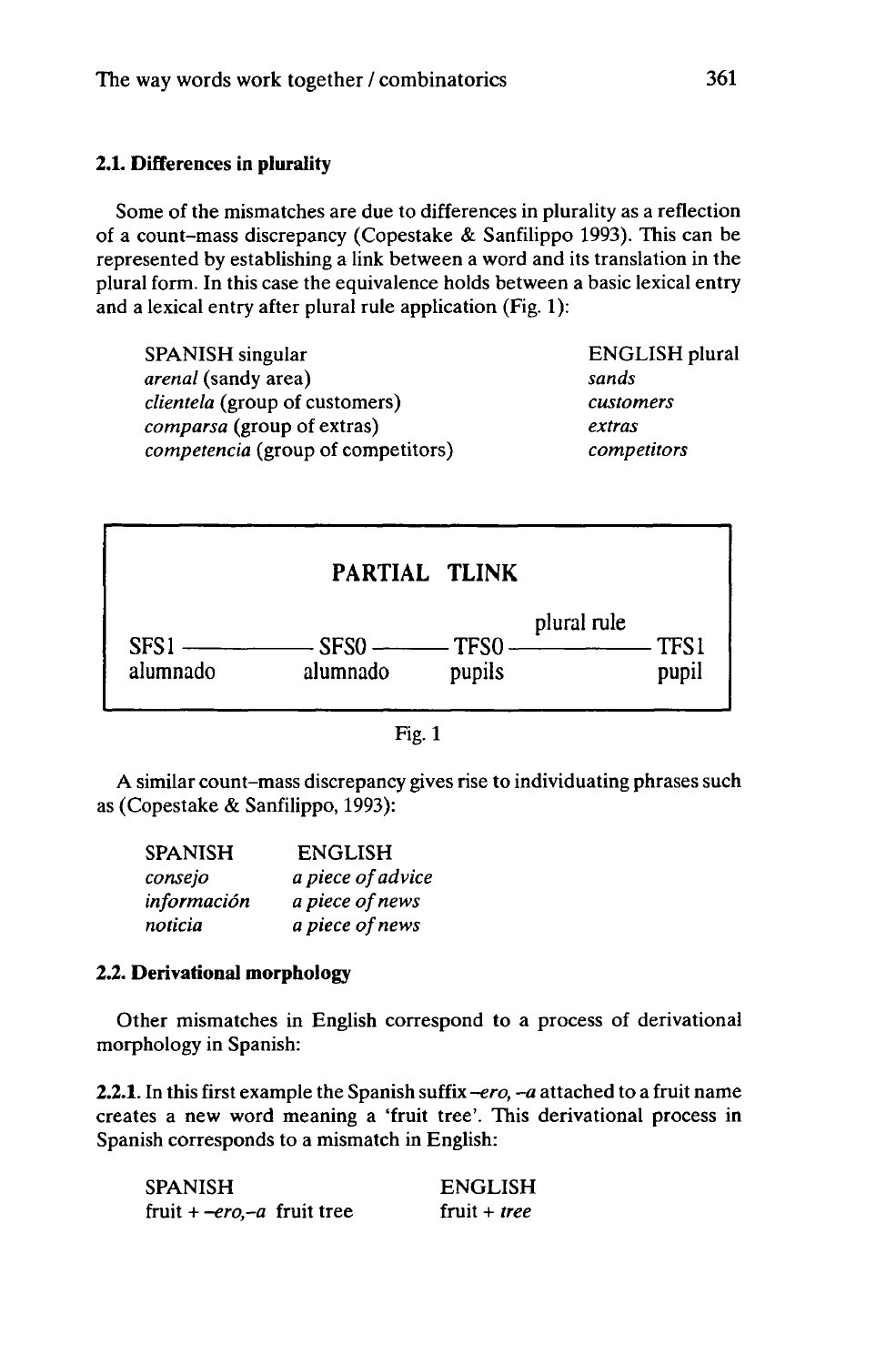| limón       | limon–ero              | lemon | lemon tree   |
|-------------|------------------------|-------|--------------|
| albaricoque | albaricoqu-ero apricot |       | apricot tree |
| melocotón   | melocoton-ero peach    |       | peach tree   |

Here, as in most of the following examples, a **PHRASAL TLINK** is used (Fig.2):



Fig.2

**2.2.2.** This case is similar to the previous one, the only difference being the suffix, here *-a:*

| fruit $+ -a$           | fruit tree                          | fruit + <i>tree</i> |                                 |
|------------------------|-------------------------------------|---------------------|---------------------------------|
| almendr–a<br>aceitun–a | $almost$ almendr $-$ o<br>aceitun-o | almond<br>olive     | almond tree                     |
| manzan–a               | $manzan-o$                          | apple               | <i>olive</i> tree<br>apple tree |

**2.2.3.** Here the suffix *-al* added to a plant creates a mass noun. Note that while Spanish only lexicalizes the idea of constituting a group of plants, the English corresponding phrases seem to go further, marking a difference on the kind of plant: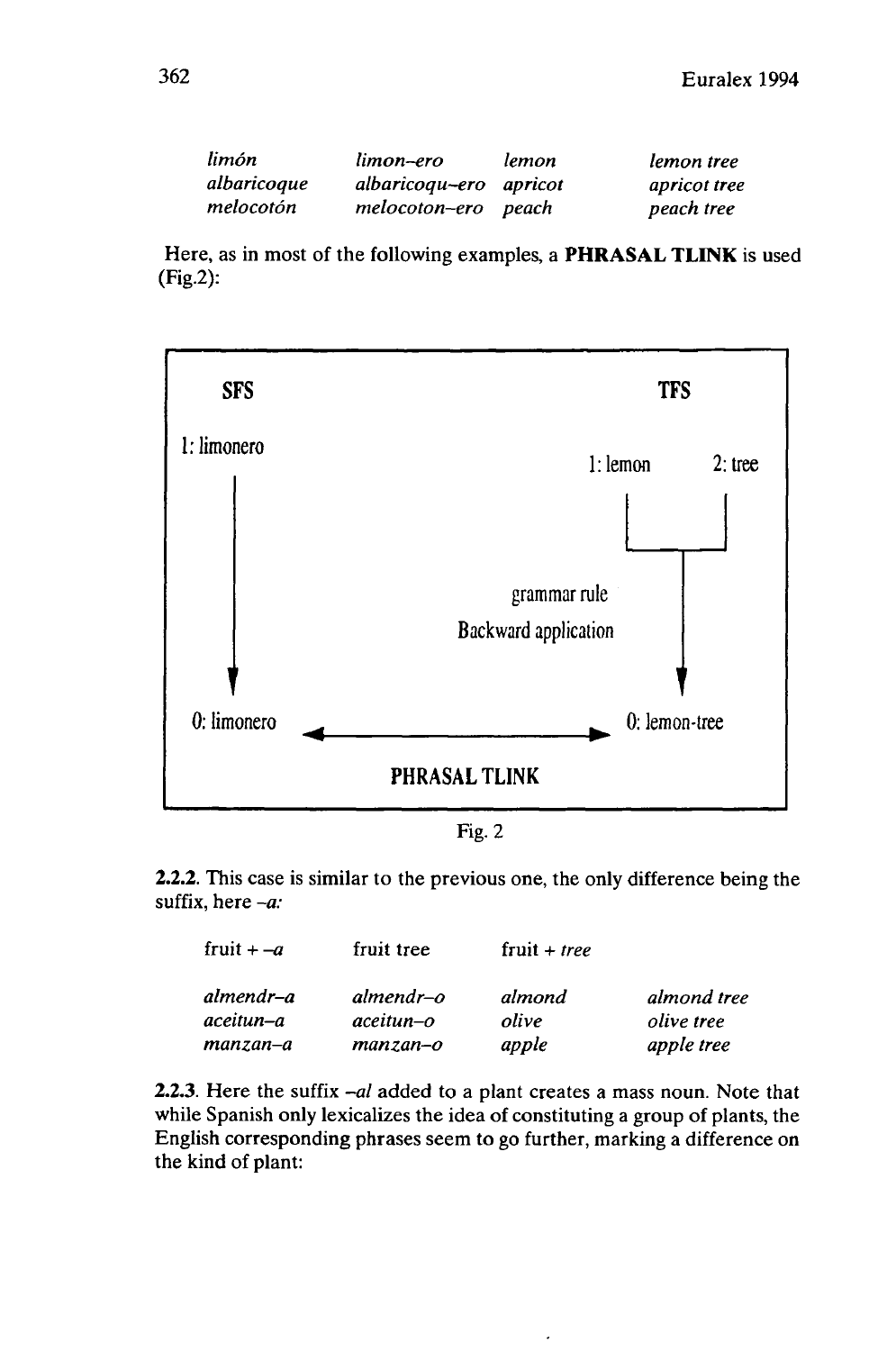| $plant + -al$                                                           | plantation                                                                               | fruit + $plantation$ etc.                                                                                            |
|-------------------------------------------------------------------------|------------------------------------------------------------------------------------------|----------------------------------------------------------------------------------------------------------------------|
| aguacate<br>abeto<br>abrojo<br>almendro<br>alcornoque<br>trigo<br>arroz | aguacat-al<br>abet-al<br>abroj-al<br>almendr-al<br>alcornoc-al<br>trig-al<br>$arroz -al$ | avocado plantation<br>fir plantation<br>thistle patch<br>almond grove<br>cork oak grove<br>wheat field<br>rice field |
|                                                                         |                                                                                          |                                                                                                                      |

**2.2.4.** In this case the suffix *-ia* added to a noun which denotes a certain job creates the noun of the shop where it takes place. The English equivalent produces a change in the case (Fig.3):

| job + $-i\alpha$               | shop                                 | $job + 's$                      | (shop)                                                            |
|--------------------------------|--------------------------------------|---------------------------------|-------------------------------------------------------------------|
| joyero<br>calderero<br>abacero | joyer–ía<br>calderer-ía<br>abacer–ía | jeweller<br>boilmaker<br>grocer | <i>jeweller's (shop)</i><br>boilmaker's (shop)<br>grocer's (shop) |
|                                | <b>PARTIAL TLINK</b>                 |                                 |                                                                   |
| SFS1<br>joyería                | SFS <sub>0</sub><br>joyería          | TFS <sub>0</sub><br>jeweller's  | genitive rule<br>TFS1<br>jeweller                                 |

**2.2.5.** In the following examples some words with Spanish diminutive suffixes have resulted in frozen forms which have to be considered different lexical entries. As English lacks this derivative process an adjective is used to express the correspondence:

# <sup>i</sup> **+diminutive suffix** *small/little <sup>+</sup>* noun

| $caballo + -ito$       | caballito        | small horse |
|------------------------|------------------|-------------|
| $bandera - ita$        | <i>banderita</i> | little flag |
| campana + <b>–illa</b> | campanilla       | small bell  |
| $tabla + - illa$       | tablilla         | small board |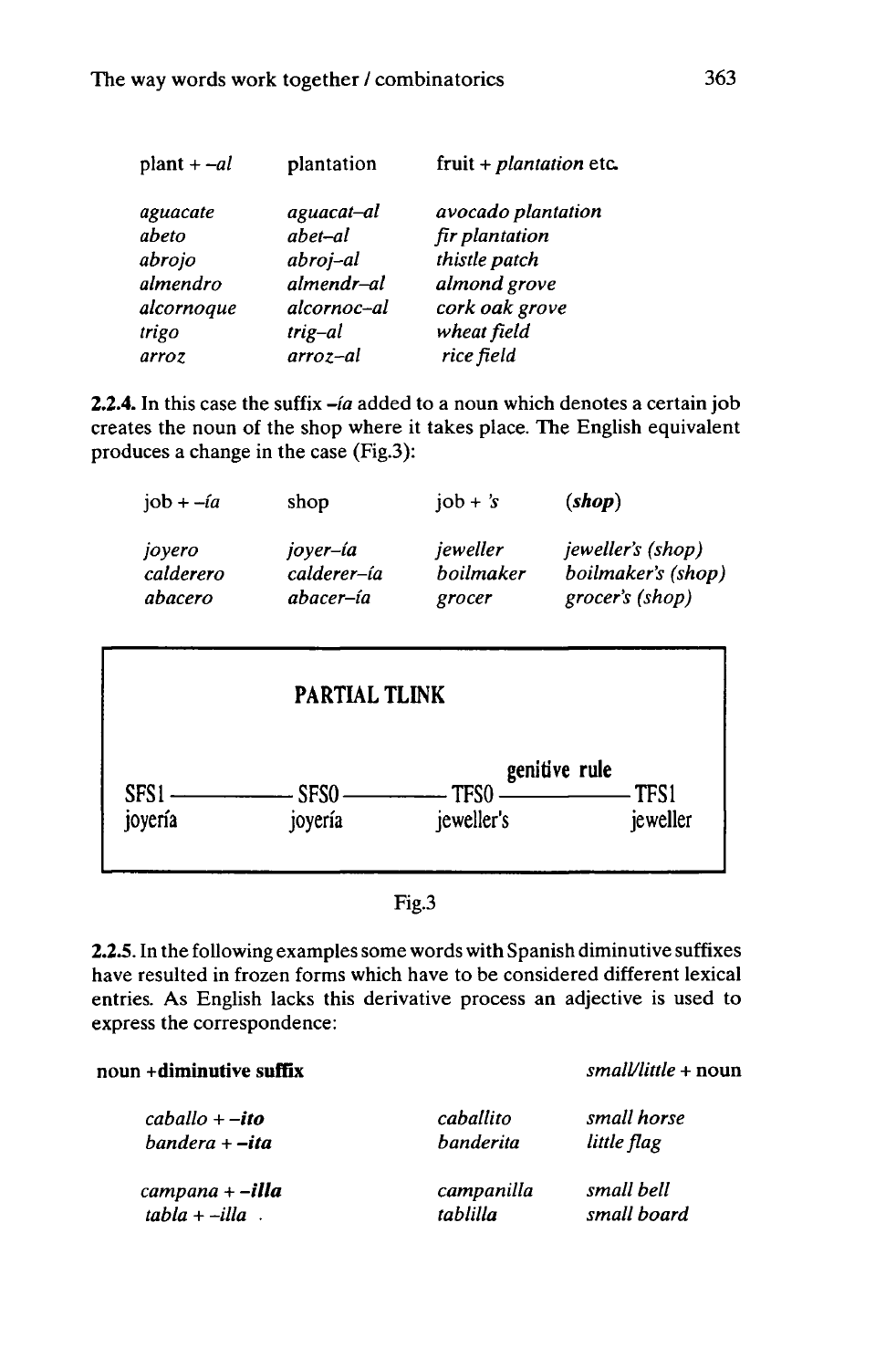| $aro + - etc$               | arete    | small ring   |
|-----------------------------|----------|--------------|
| $arca + -eta$               | arqueta  | small chest  |
| $b$ otella + $-i\mathbf{n}$ | botellín | small bottle |

### **2.3. Sense extensions**

The following mismatches in English correspond to metonymic and metaphoric sense extensions in Spanish.

**2.3.1.** Metonymie sense extension from a fruit to a fruit tree presenting the same kind of mismatch in English as the ones in 2.2.1 and 2.2.2.

| fruit & tree | $fruit + tree$ |
|--------------|----------------|
| albaricoque  | apricot tree   |
| anacardo     | cashew tree    |
| membrillo    | quince tree    |

**2.3.2.** Metaphoric sense extension in which a noun denoting an animalis also used to express both a quality of a person (therefore CAT=Adj) and the person itself (CAT=N). The mismatch is produced when, for some animals, the sense extension in Spanish has no correspondence in English, and also by the fact that the double category Adj-N is not as frequent in English as it is in Spanish. The adjective referring to the quality of the animal needs a support noun:

| animal & person | animal         | $adj.+$ person         |
|-----------------|----------------|------------------------|
| lince           | $l$ <i>ynx</i> | sharp-eyed person      |
| $burno, -a$     | donkey         | <i>ignorant person</i> |
| jirafa          | giraffe        | tall person            |
| ganso           | goose          | slow/lazy person       |

**2.3.3.** Metaphoric sense extension similar to the previous one. English takes a support noun while Spanish extends the quality to the person:

| quality (adj) $\&$ person (n) | quality $(adj) + person$       |  |
|-------------------------------|--------------------------------|--|
| agonizante<br>ahogado         | dying person<br>drowned person |  |
| beligerante                   | belligerent person             |  |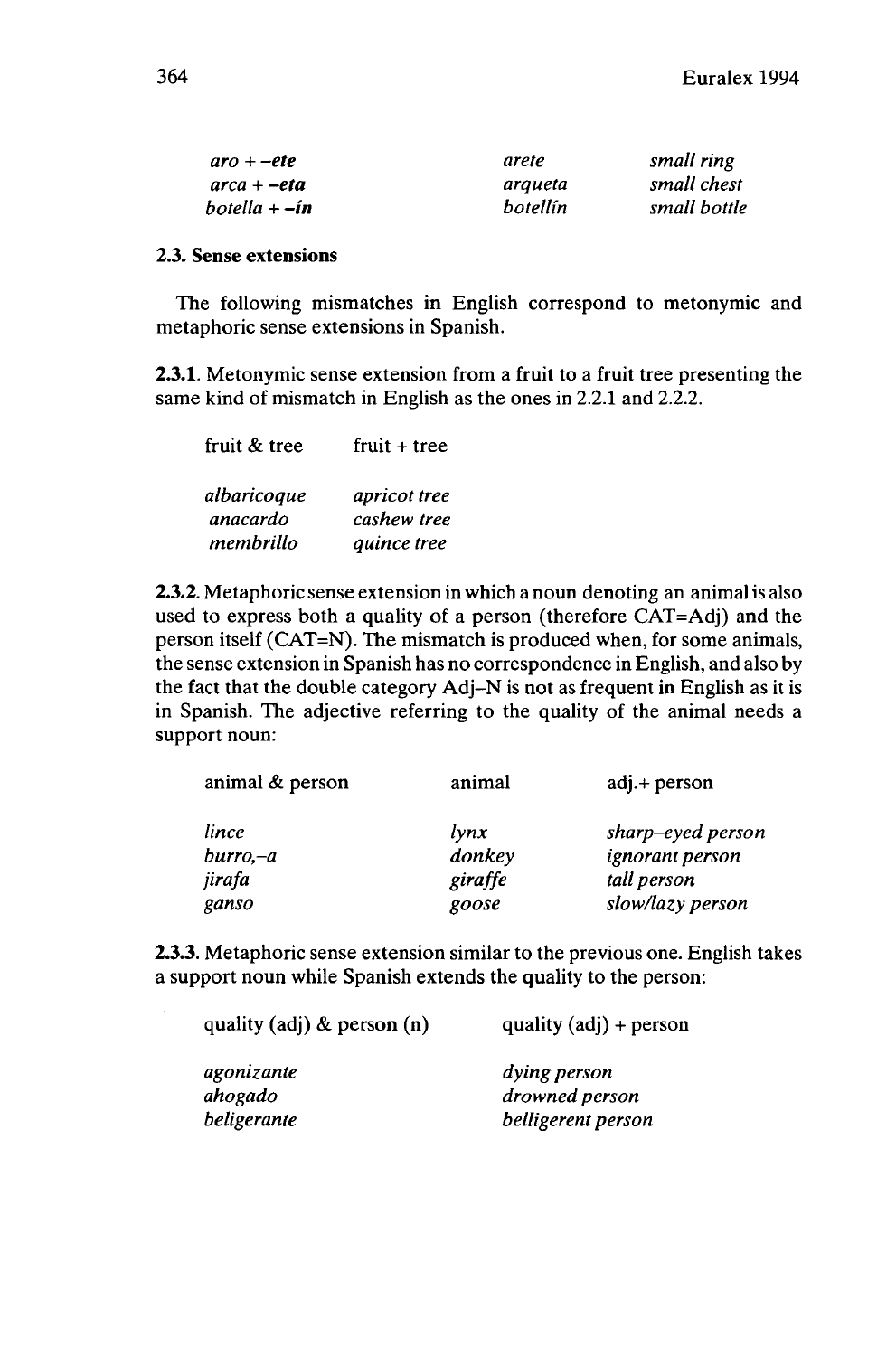# **3. English-Spanish nominal mismatches: compounds**

We have also examined 33% of the English–Spanish part of the dictionary. Apart from the mismatches produced by a difference in plurality we have observed that a great number of nominal mismatches in Spanish correspond to the compounding process, which seems to be much more productive in English than in Spanish:

| airlift           | puente aéreo            |
|-------------------|-------------------------|
| airline           | línea aérea             |
| <b>birth</b> mark | marca de nacimiento     |
| birthplace        | lugar de nacimiento     |
| <b>blood</b> bath | baño de sangre          |
| bloodshed         | derramamiento de sangre |
| bellyache         | dolor de barriga        |
| headache          | dolor de cabeza         |
| <b>sun</b> dial   | reloj de s <b>ol</b>    |
| sunglasses        | gafas de sol            |

# **4. Non-nominal mismatches**

We present here some of the subsets we found before dealing with nominal mismatches.

# **4.1 Support verbs**

This is a case of verbal diathesis. In Spanish some active transitive verbs change to pronominal verbs, so-called a "pasiva refleja", by means of the particle *se*. Of the three different equivalences found in English one gives rise to a mismatch as a support verb is necessary.

- (a) the same English verb is used in both cases: *quemar(se)* t-p *to burst*
- (b) the verb changes: *adjudicar(se)* t *to award* p *to appropiate*
- (c) a support verb is needed: *anegar* **t** *to flood anegarse* p *tobe flooded fundar* t *to found fundarse* p *to be founded*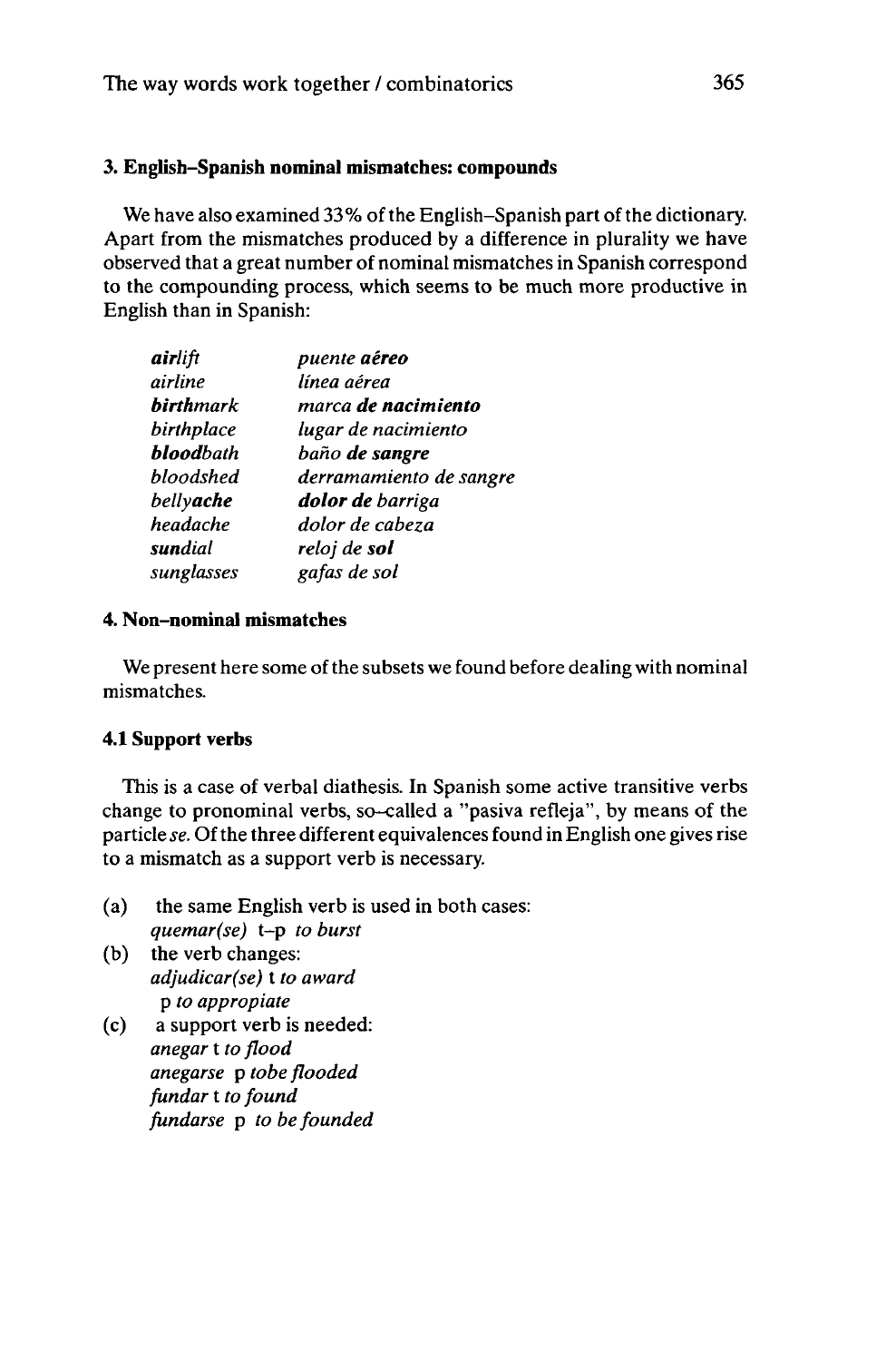# **4.2 More derivational morphology: prefixes**

**4.2.1** The negative English prefix *-un* can produce a mismatch in the Spanish equivalence:

| <b>un</b> accomodating | <b>poco</b> sociable<br>poco atrevido |  |
|------------------------|---------------------------------------|--|
| unadventurous          |                                       |  |
| <b>un</b> accompanied  | sin compañía                          |  |
| unafraid               | sin miedo                             |  |

Note that the difference between 'poco/sin' can be regarded as a matter of selectional restriction as *'sociable, atrevido, ambicioso'* are gradable adjectives.

**4.2.2** The English prefixes *mis-, pre-* and *re-* are here equivalent to the Spanish adverbs *mal, de antemano* and *de nuevo.*

| misbehave         | comportarse mal        |
|-------------------|------------------------|
| miscalculate      | calcular mal           |
| <i>prearrange</i> | arreglar de antemano   |
| pre-establish     | establecer de antemano |
| re-cover          | forrar de nuevo        |
| re-examine        | examinar de nuevo      |

**4.2.3.** In this case the prefix *re-* corresponds to a construction with a support verb in Spanish:

| reassemble | volver a montar    |
|------------|--------------------|
| reawaken   | volver a despertar |

# **5. Mismatches and selectional restrictions**

As the kind of correspondences we have treated appear to be insufficient to cover most of the mismatches, we have gone on to study the phrases which constitute the mismatch, i.e. its elements and the kind of relationship stablished between its members. The two most frequent constructions are: